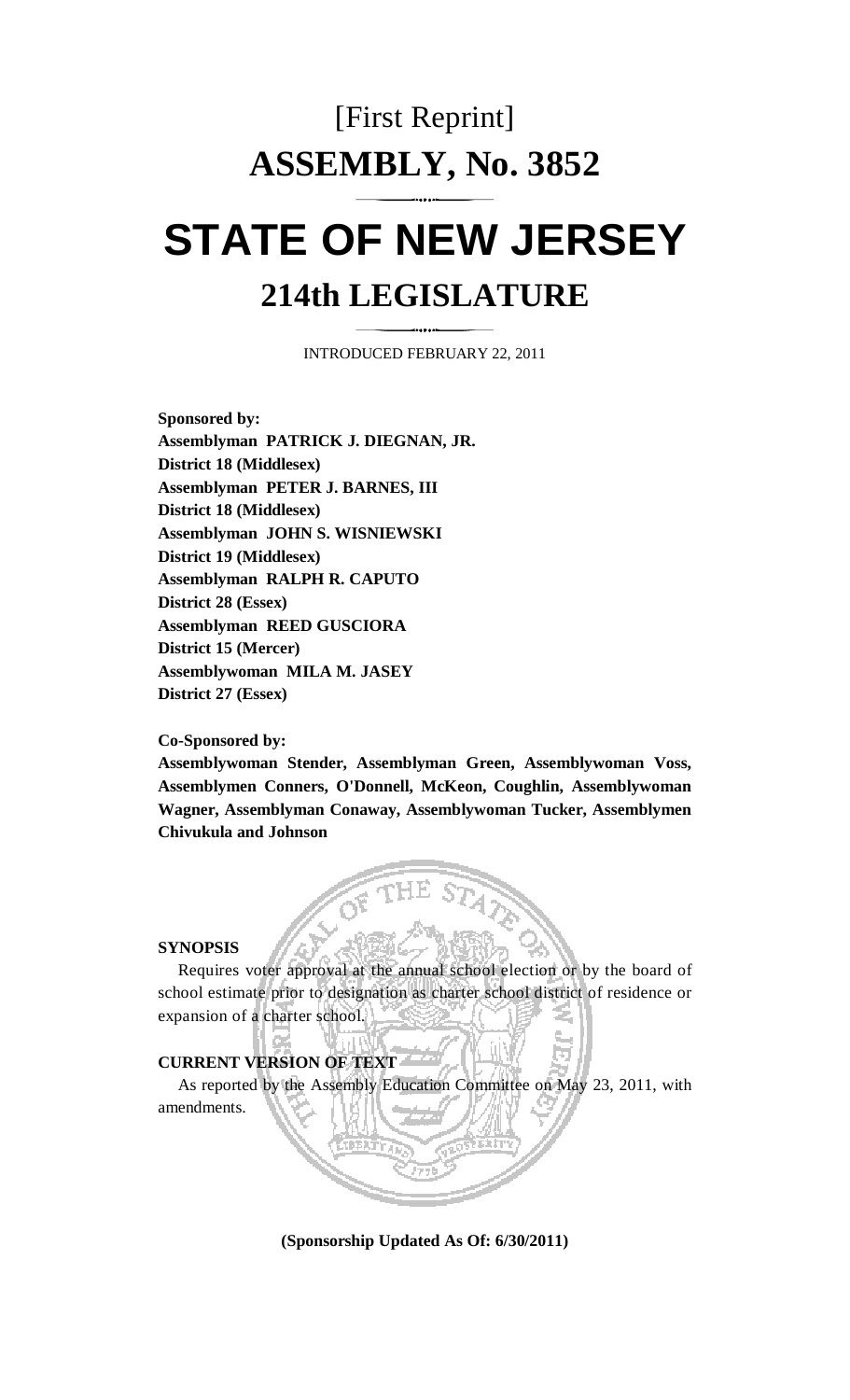2

1 **AN ACT** concerning the establishment <sup>1</sup> and expansion<sup>1</sup> of charter 2 schools and amending P.L.1995, c.426. 3 4 **BE IT ENACTED** *by the Senate and General Assembly of the State*  5 *of New Jersey:*  6 7 1. Section 4 of P.L.1995, c.426 (C.18A:36A-4) is amended to 8 read as follows: 9 4. a. A charter school may be established by teaching staff 10 members, parents with children attending the schools of the district, 11 or a combination of teaching staff members and parents. A charter 12 school may also be established by an institution of higher education 13 or a private entity located within the State in conjunction with 14 teaching staff members and parents of children attending the 15 schools of the district. If the charter school is established by a 16 private entity, representatives of the private entity shall not 17 constitute a majority of the trustees of the school, and the charter 18 shall specify the extent to which the private entity shall be involved 19 in the operation of the school. The name of the charter school shall 20 not include the name or identification of the private entity, and the 21 private entity shall not realize a net profit from its operation of a 22 charter school. A private or parochial school shall not be eligible 23 for charter school status. 24 b. A currently existing public school is eligible to become a 25 charter school if the following criteria are met: 26 (1) At least 51% of the teaching staff in the school shall have 27 signed a petition in support of the school becoming a charter 28 school; and 29 (2) At least 51% of the parents or guardians of pupils attending 30 that public school shall have signed a petition in support of the 31 school becoming a charter school. 32 c. (1) An application to establish a charter school shall be 33 submitted to the commissioner and the local board of education or 34 State district superintendent, in the case of a [State-operated school<br>35 district] school district under full State intervention, in the school 35 district school district under full State intervention, in the school vear preceding the school vear in which the charter school will be year preceding the school year in which the charter school will be 37 established. Notice of the filing of the application shall be sent 38 immediately by the commissioner to the members of the State 39 Legislature, school superintendents, and mayors and governing 40 bodies of all legislative districts, school districts, or municipalities 41 in which there are students who will be eligible for enrollment in 42 the charter school. The board of education or State district 43 superintendent shall review the application and forward a 44 recommendation to the commissioner within 60 days of receipt of

 **EXPLANATION – Matter enclosed in bold-faced brackets** [**thus**] **in the above bill is not enacted and is intended to be omitted in the law.** 

 **Matter underlined thus is new matter.** 

 **Matter enclosed in superscript numerals has been adopted as follows: 1 Assembly AED committee amendments adopted May 23, 2011.**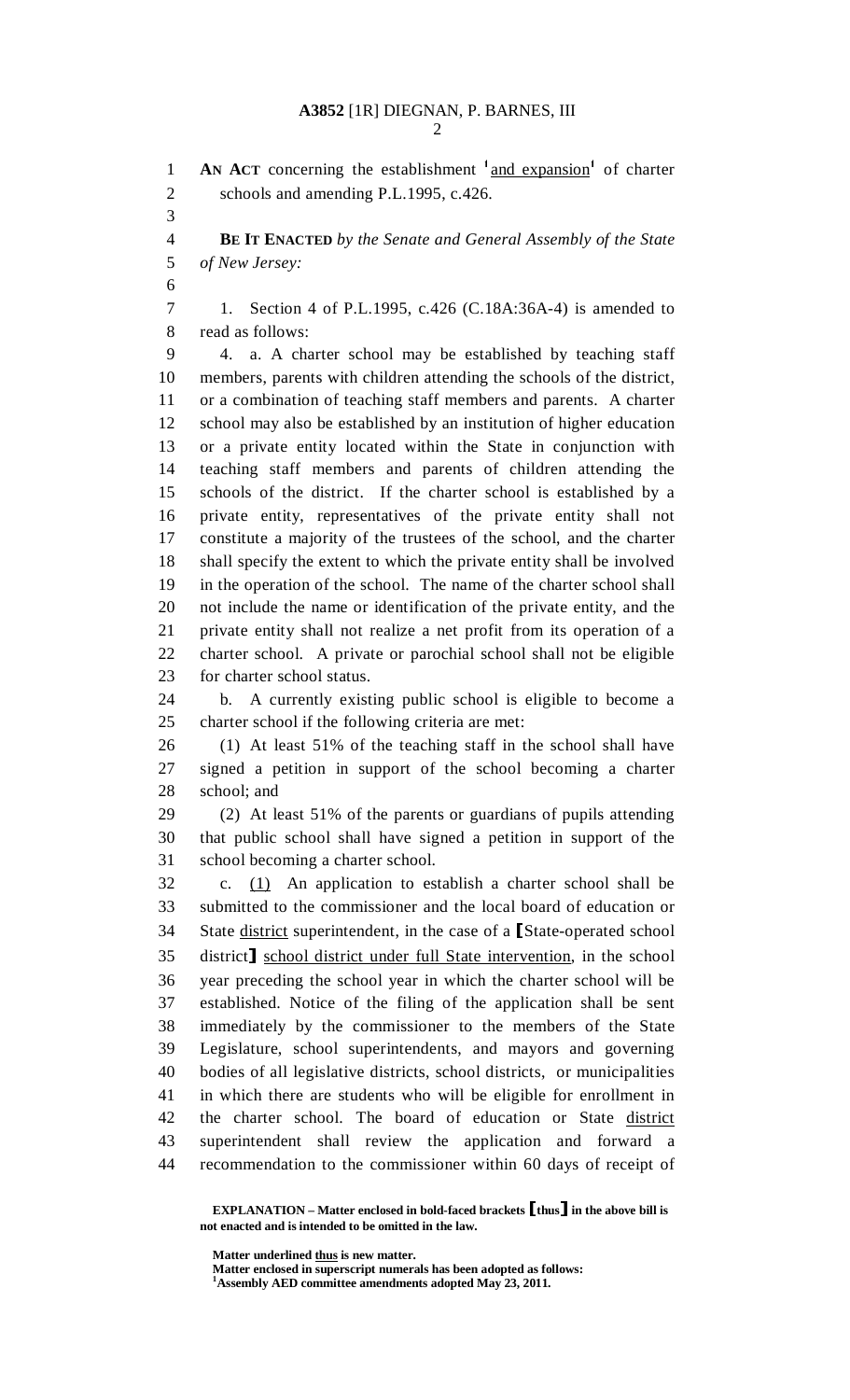1 the application. **[The]** Except as otherwise provided pursuant to<br>2 paragraph (2) of this subsection, the commissioner shall have final paragraph (2) of this subsection, the commissioner shall have final 3 authority to grant or reject a charter application.

4 (2) The commissioner shall not approve an application for the 5 establishment of a charter school unless the  $\{Testabilisment of\}$  designation of a school district as the charter school  $\{Test,b}$ 6 designation of a school district as<sup>1</sup> the charter school <sup>1</sup> district of 7 residence or inclusion of the district in the charter school region of 8 residence<sup>1</sup> has been approved by the voters of the district at the 9 annual school election in the case of a charter school to be 10 established in a Type II district, or the board of school estimate in 11 the case of a charter school to be established in a Type I district  $\frac{1}{x}$ 12 a Type II district with a board of school estimate. In the event that 13 a subset of school districts included in the region of residence of a 14 proposed charter school does not approve of the inclusion, the 15 charter school applicant may submit a revised application to the 16 commissioner that does not include the school districts in which the 17 inclusion was not approved.<sup>1</sup>

18 d. The local board of education or a charter school applicant 19 may appeal the decision of the commissioner to the [State Board of 20 Education. The State board shall render a decision within 30 days Education. The State board shall render a decision within 30 days 21 of the date of the receipt of the appeal. If the State board does not 22 render a decision within 30 days, the decision of the commissioner 23 shall be deemed final **1** Appellate Division of the Superior Court.<br>24 e. A charter school established during the 48 months follow

e. A charter school established during the 48 months following 25 the effective date of this act, other than a currently existing public 26 school which becomes a charter school pursuant to the provisions of 27 subsection b. of section 4 of this act, shall not have an enrollment in 28 excess of 500 students or greater than 25% of the student body of 29 the school district in which the charter school is established, 30 whichever is less.

31 Any two charter schools within the same public school district 32 that are not operating the same grade levels may petition the 33 commissioner to amend their charters and consolidate into one 34 school. The commissioner may approve an amendment to 35 consolidate, provided that the basis for consolidation is to 36 accommodate the transfer of students who would otherwise be 37 subject to the random selection process pursuant to section 8 of 38 P.L.1995, c.426 (C.18A:36A-8).

1 <sup>1</sup>A charter school may petition the commissioner to amend its 40 charter to expand the number of grade levels that it operates. 41 Notice of the filing of the petition to amend the charter shall be sent 42 immediately by the commissioner to the board of education of the 43 charter school district of residence or to the board of education of 44 each district included in the charter school region of residence. The 45 commissioner shall not approve a petition for the expansion of a 46 charter school unless the expansion has been approved by the voters 47 of the district at the annual school election in the case of a charter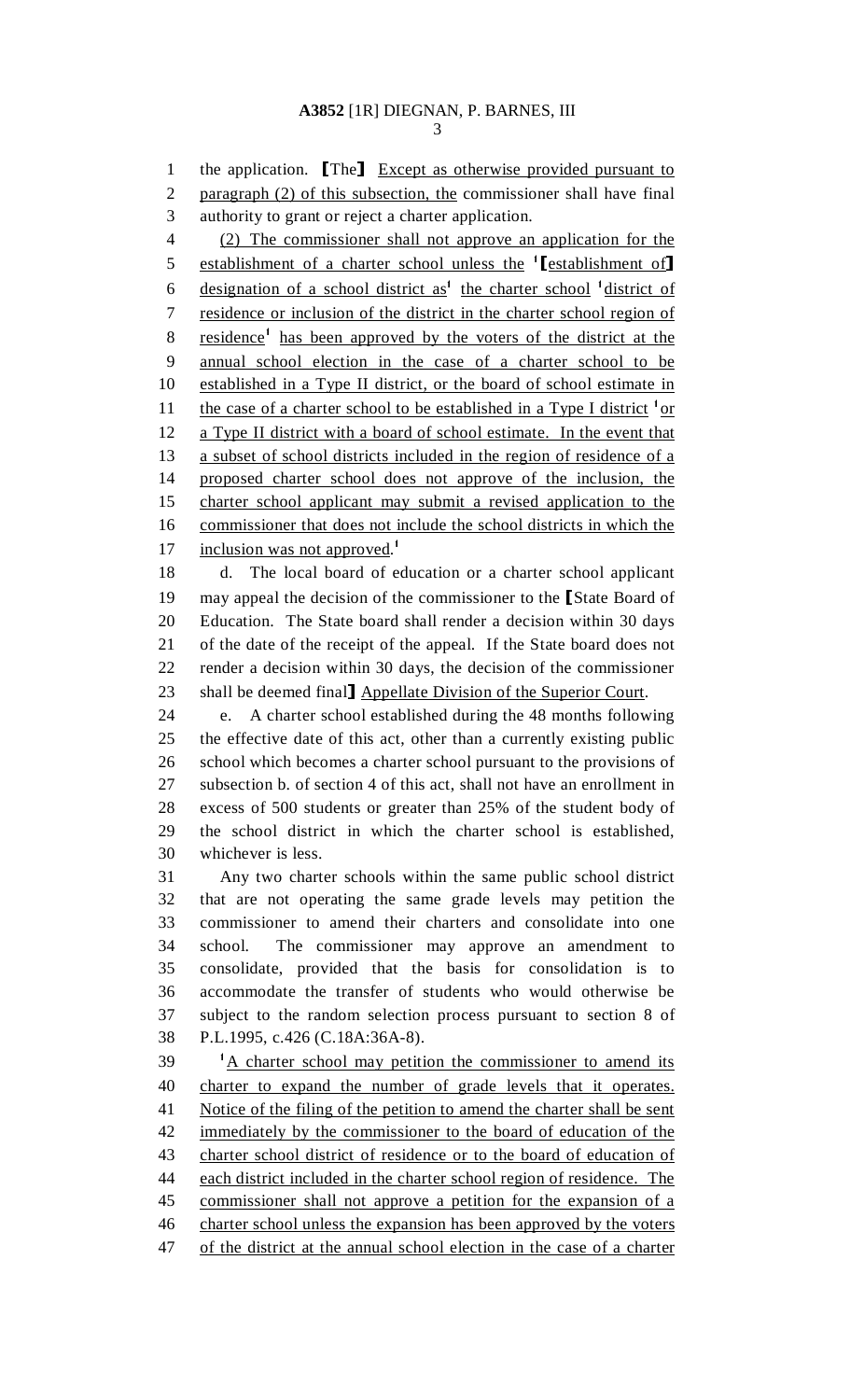### **A3852** [1R] DIEGNAN, P. BARNES, III 4

1 school in a Type II district, or the board of school estimate in the 2 case of a charter school in a Type I district or a Type II school 3 district with a board of school estimate.In the case of a charter 4 school with a region of residence, the expansion shall be deemed 5 approved if each district included in the charter school region of 6 residence approves the expansion. 7 f. Upon receipt of a notice of the filing of a charter school 8 application or a petition to expand the number of grade levels that 9 the charter school operates, a local board of education of a Type II 10 district shall submit to the voters at the next annual school election 11 a question regarding the approval of its designation as the charter 12 school district of residence, its inclusion in the charter school region 13 of residence, or the expansion of the number of grade levels that the 14 charter school operates, as applicable. 15 g. As used in this section, "region of residence" means the 16 contiguous school districts in which a charter school operates 17 pursuant to its charter or proposes to operate in the application 18 submitted to the commissioner.<sup>1</sup> 19 (cf: P.L.2002, c.123, s.1) 20 21 <sup>1</sup>2. Section 8 of P.L.1995, c.426 (C.18A:36A-8) is amended to 22 read as follows: 23 8. a. Preference for enrollment in a charter school shall be 24 given to students who reside in the charter school district [in which<br>25 the charter school is located] of residence. If there are more 25 the charter school is located <u>of residence</u>. If there are more<br>26 applications to enroll in the charter school than there are spaces applications to enroll in the charter school than there are spaces 27 available, the charter school shall select students to attend using a 28 random selection process. A charter school shall not charge tuition 29 to students who reside in the charter school district of residence. 30 b. A charter school shall allow any student who was enrolled in 31 the school in the immediately preceding school year to enroll in the 32 charter school in the appropriate grade unless the appropriate grade 33 is not offered at the charter school. 34 c. A charter school may give enrollment priority to a sibling of 35 a student enrolled in the charter school. 36 d. If available space permits, a charter school may enroll non-37 resident students. The terms and condition of the enrollment shall 38 be outlined in the school's charter and approved by the 39 commissioner. 40 e. The admission policy of the charter school shall, to the 41 maximum extent practicable, seek the enrollment of a cross section 42 of the community's school age population including racial and 43 academic factors.<sup>1</sup> 44 (cf: P.L.1995, c.426, s.8) 45 46 <sup>1</sup>3. Section 13 of P.L.1995, c.426 (C.18A:36A-13) is amended

47 to read as follows: